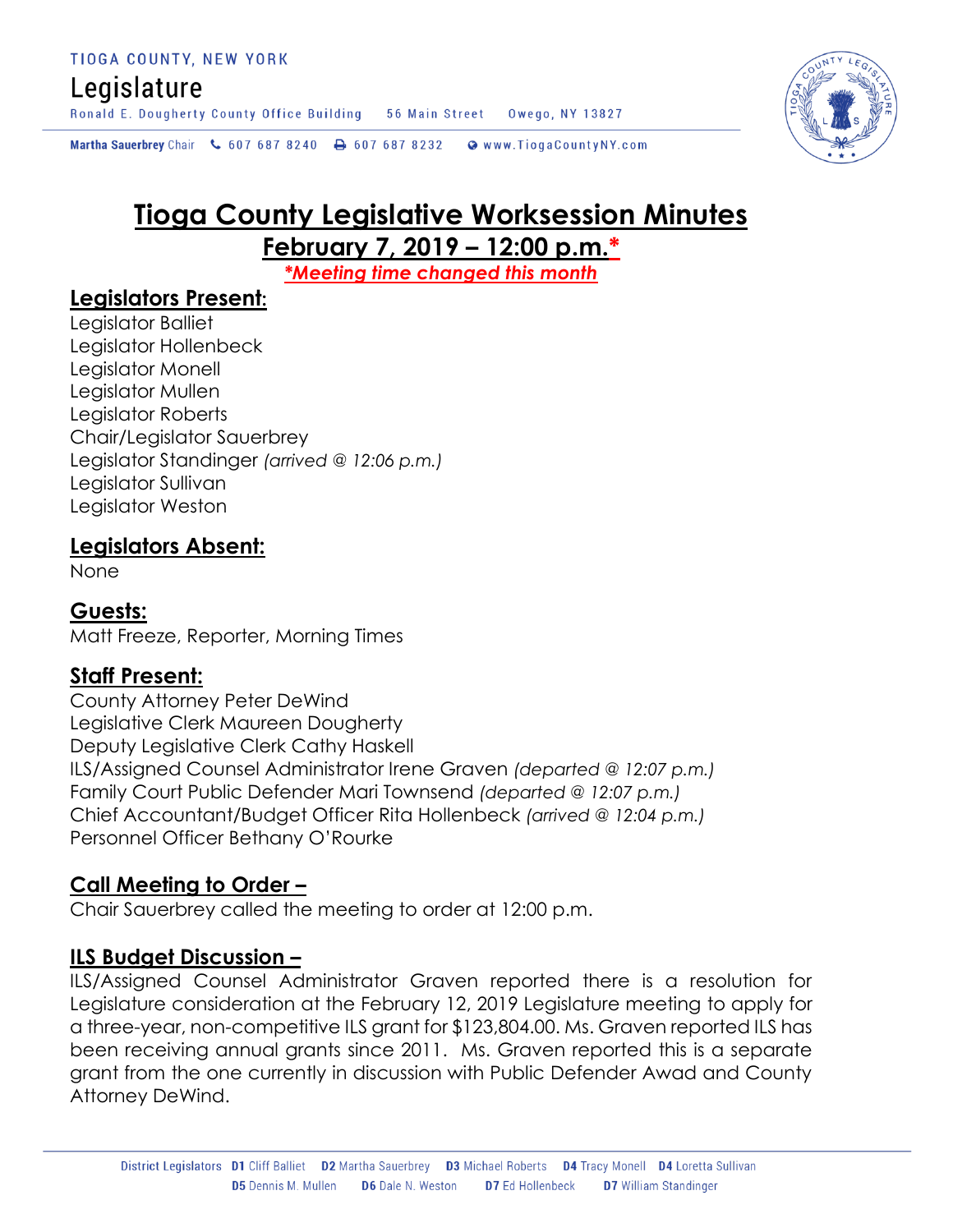



Ms. Graven reported the grant funds will be used for the following expenses over the course of the three years (2019 – 2021):

- Continue to fully fund part-time paralegal plus fringe for the Family Court Public Defender's Office.
- Continue to partially fund the following positions: Chief Public Defender, Family Court Public Defender, part-time 1st & 2nd Assistant Public Defenders, and part-time Secretary for the Family Court Public Defender.
- Continue to partially fund the on-line research tool (Lexis Nexis) and investigative, expert witness, transcripts, and training expenses for the Family Court Public Defender's Office
- Restore funding for Assigned Counsel Office supplies, postage, and copies.

# **Authorize Position Reclassification and Appointment – Public Defender's Office –**

Family Court Public Defender Townsend reported there is a resolution for Legislature consideration at the February 12, 2019 Legislature meeting to authorize a position reclassification and appointment in the Family Court Public Defender's Office. With the recent reorganization of the Public Defender's Office, Ms. Townsend reported the Public Defender's secretary is now a County employee holding the title of Confidential Secretary and we are unable to have two individuals in the Public Defender's Office holding the same secretarial title. Ms. Townsend reported the Personnel Office suggested a position reclassification to paralegal from the current secretarial title for the position in the Family Court Public Defender's Office. Ms. Townsend reported this reclassification does not require any changes to staffing or job duties, as the qualifications are present and this individual has the same training as the other paralegal in the Family Court Public Defender's Office.

Personnel Officer O'Rourke reported this solution does not require any civil service exam.

# **Approval of Worksession Minutes – January 24, 2019:**

Legislator Hollenbeck motioned to approve the January 24, 2019 Legislative Worksession minutes as written, seconded by Legislator Monell with Legislators Balliet, Hollenbeck, Monell, Mullen, Roberts, Sauerbrey, Standinger, Sullivan, and Weston voting yes. Motion carried.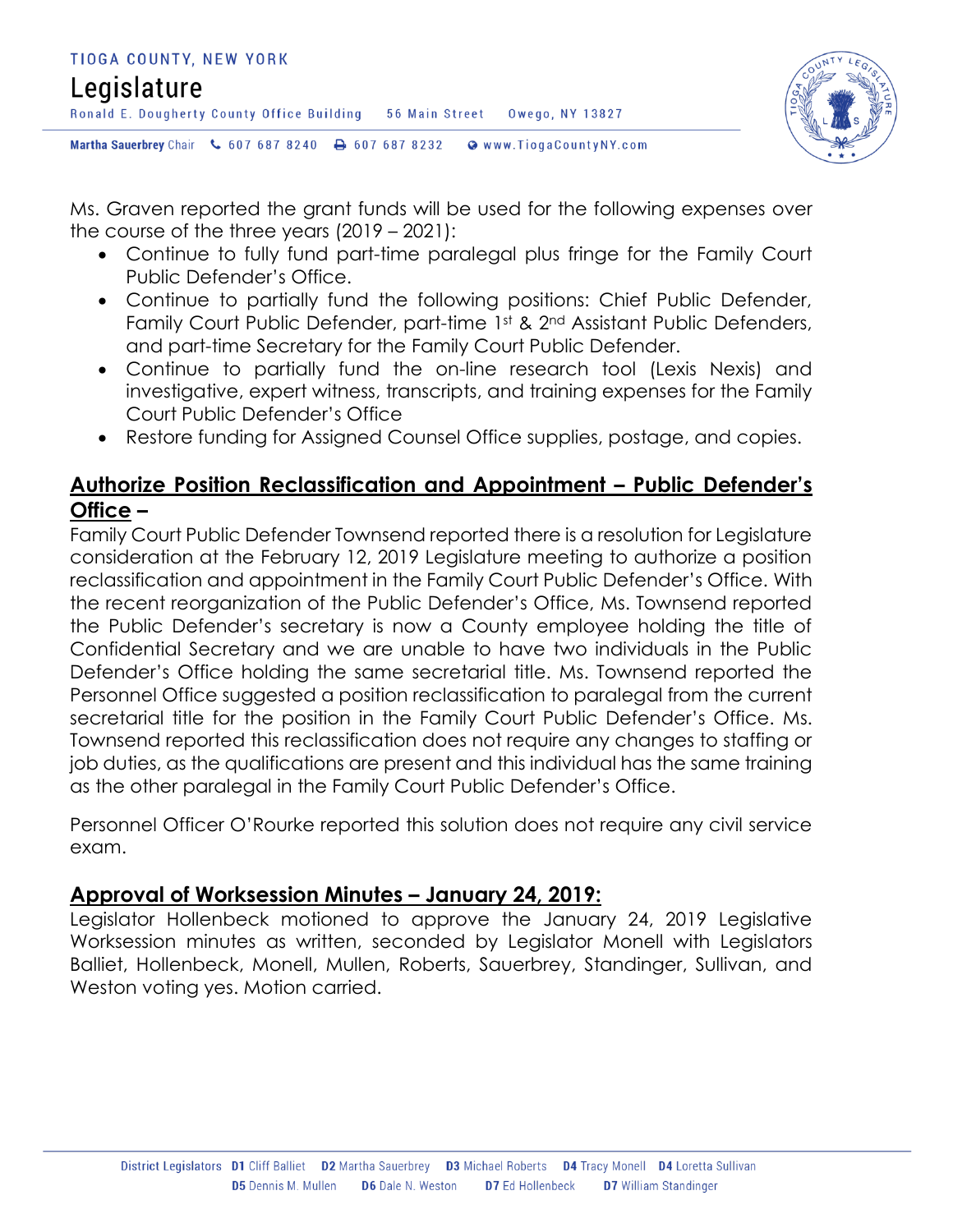# Legislature

Ronald E. Dougherty County Office Building 56 Main Street Owego, NY 13827



Martha Sauerbrey Chair & 607 687 8240 <a>B</a>607 687 8232 <a>B</a>Www.TiogaCountyNY.com

# **Action Items: ACTION ITEMS FROM JANUARY 24, 2019:**

**ACTION ITEM #1– 1/24/19 – Salary Establishment for County Clerk and Sheriff –**

Ms. O'Rourke reported the issue at hand is establishing salaries for the County Clerk and Sheriff for their 2020-2023 term of office. Ms. O'Rourke reminded the Legislature discussion should be based on positions and not incumbents or possible running candidates.

Ms. O'Rourke distributed copies of the chart she had previously emailed to the Legislators prior to the January 24, 2019 worksession indicating the Legislature has applied three different methodologies over the last several rounds of establishing salaries for elected officials.

Ms. O'Rourke identified the following three methodologies used previously:

► *2012-2015 Term of Office for County Clerk and Sheriff* – The Legislature took into consideration the Non-Union Group salary increases for the four years immediately preceding when establishing the salaries for the County Clerk and Sheriff for the 2012 – 2015 term of office.

Using this same methodology, Ms. O'Rourke reported this would result in established salaries of \$70,561 for County Clerk and \$92,962 for Sheriff:

| Year                           | <b>NU Salary</b><br><b>Increase</b> | <b>County Clerk</b> | <b>Sheriff</b> |
|--------------------------------|-------------------------------------|---------------------|----------------|
| <b>Current Salaries</b>        |                                     | \$63,000            | \$83,000       |
| 2016                           | 2.5%                                | \$64,575.00         | \$85,075.00    |
| 2017                           | 2.5%                                | \$66,189.37         | \$87,201.87    |
| 2018                           | 3.0%                                | \$68,175.05         | \$89,817.92    |
| 2019                           | 3.5%                                | \$70,561.17         | \$92,961.54    |
| Term of Office for 2020 - 2023 |                                     | \$70,561.00         | \$92,962.00    |

► *Salary Data from Comparable Sized Counties –* The last time the Legislature established salaries for the County Clerk and Sheriff, salary data for these positions in comparable sized counties was taken into consideration. Ms. O'Rourke was unsure as to whether the Legislature would consider comparable sized counties within 10,000 or 15,000 population of Tioga County, therefore, averaged both scenarios.

Using this methodology, Ms. O'Rourke reported this would not work for the Sheriff position, as it results in a lower salary than the current established salary.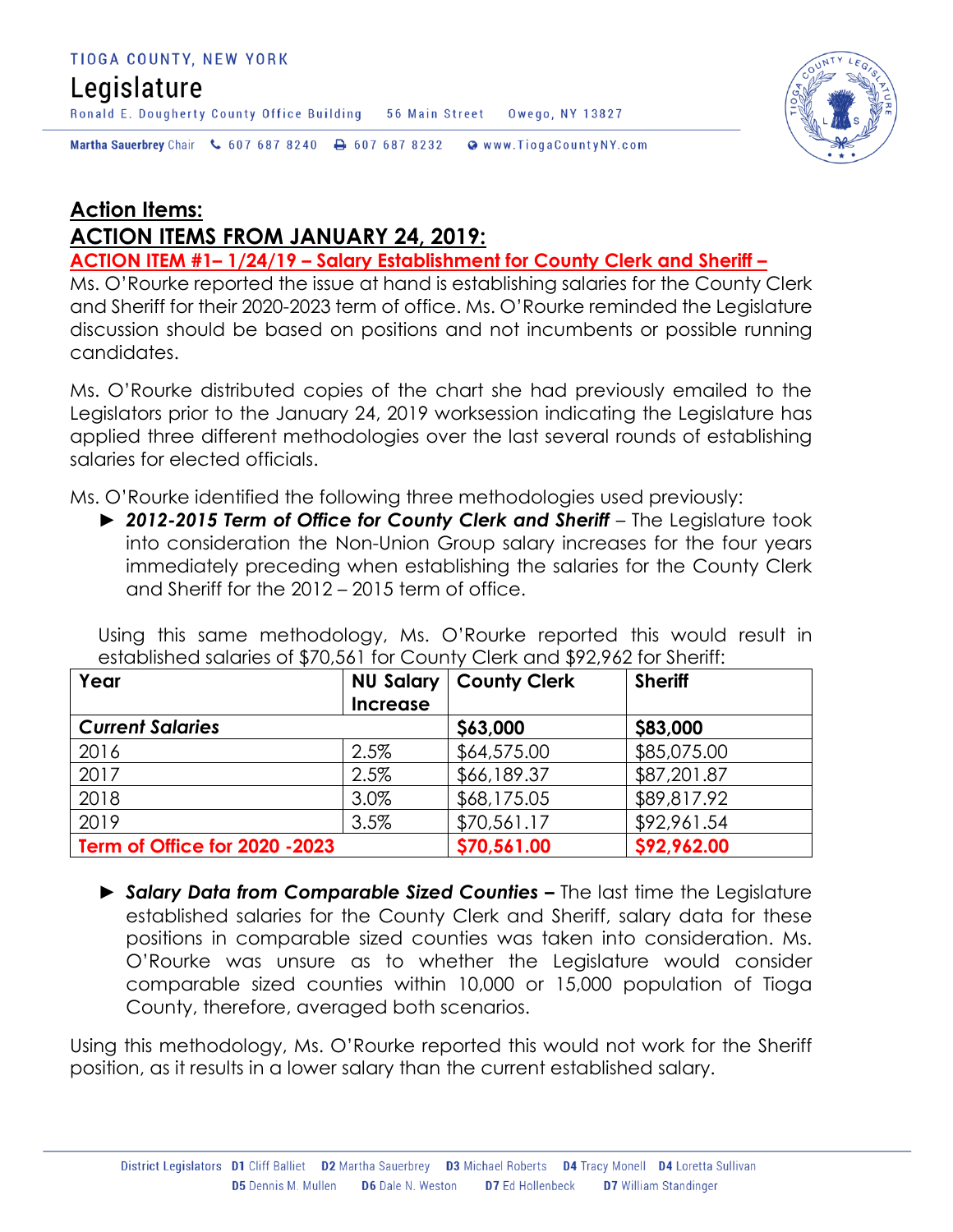



Ms. O'Rourke reported the consensus of the Personnel Committee was to use a methodology that would work for both positions.

Legislator Mullen reported the Sheriff duties in every county is not standard, as some counties do not have road patrol, dispatching, etc., therefore would not be in favor of using the methodology of comparable sized counties. Legislator Mullen reported the Sheriff is only required to do jail operations and civil and we need to look at what our County's Sheriff Department is doing and the level of law enforcement and public safety provided. Legislator Mullen reported our County is fortunate to have the Sheriff's Department we have and the level of service provided.

► **Salary Establishment for the County Treasurer Position** – Ms. O'Rourke reported when the salary was set for County Treasurer's current term of office, the Legislature gave a 2% increase for each of the four years.

| Year                     | Increase | <b>County Clerk</b> | <b>Sheriff</b> |
|--------------------------|----------|---------------------|----------------|
| <b>Current Salaries</b>  |          | \$63,000            | \$83,000       |
| 2020                     | 2.0%     | \$64,260.00         | \$84,660.00    |
| 2021                     | 2.0%     | \$65,545.20         | \$86,353.20    |
| 2022                     | 2.0%     | \$66,856.10         | \$88,080.26    |
| 2023                     | 2.0%     | \$68,193.22         | \$89,841.86    |
| 2020-2023 Term of Office |          | \$68,193.00         | \$89,842.00    |

Using this methodology, Ms. O'Rourke reported the following salaries for the County Clerk and Sheriff for the 2020-2023 term of office:

Legislator Mullen expressed concern regarding the Sheriff salary and that it is in-line with the positions of Undersheriff and Captain for succession purposes. Legislator Mullen reported it is critical to ensure the Undersheriff and Captain salaries are not exceeding the Sheriff's salary and are competitive to recruit for these positions in the future.

Legislator Mullen reported the \$92,962 salary is still low in comparison to the other County Department Heads.

Legislator Weston reported the Sheriff's Department is the second largest department in the County.

Legislator Mullen proposed \$94,000 for the Sheriff's salary for the 2020-2023 term of office. Legislator Sullivan reported this salary figure represents a completely new methodology and was unsure as to how this salary was determined.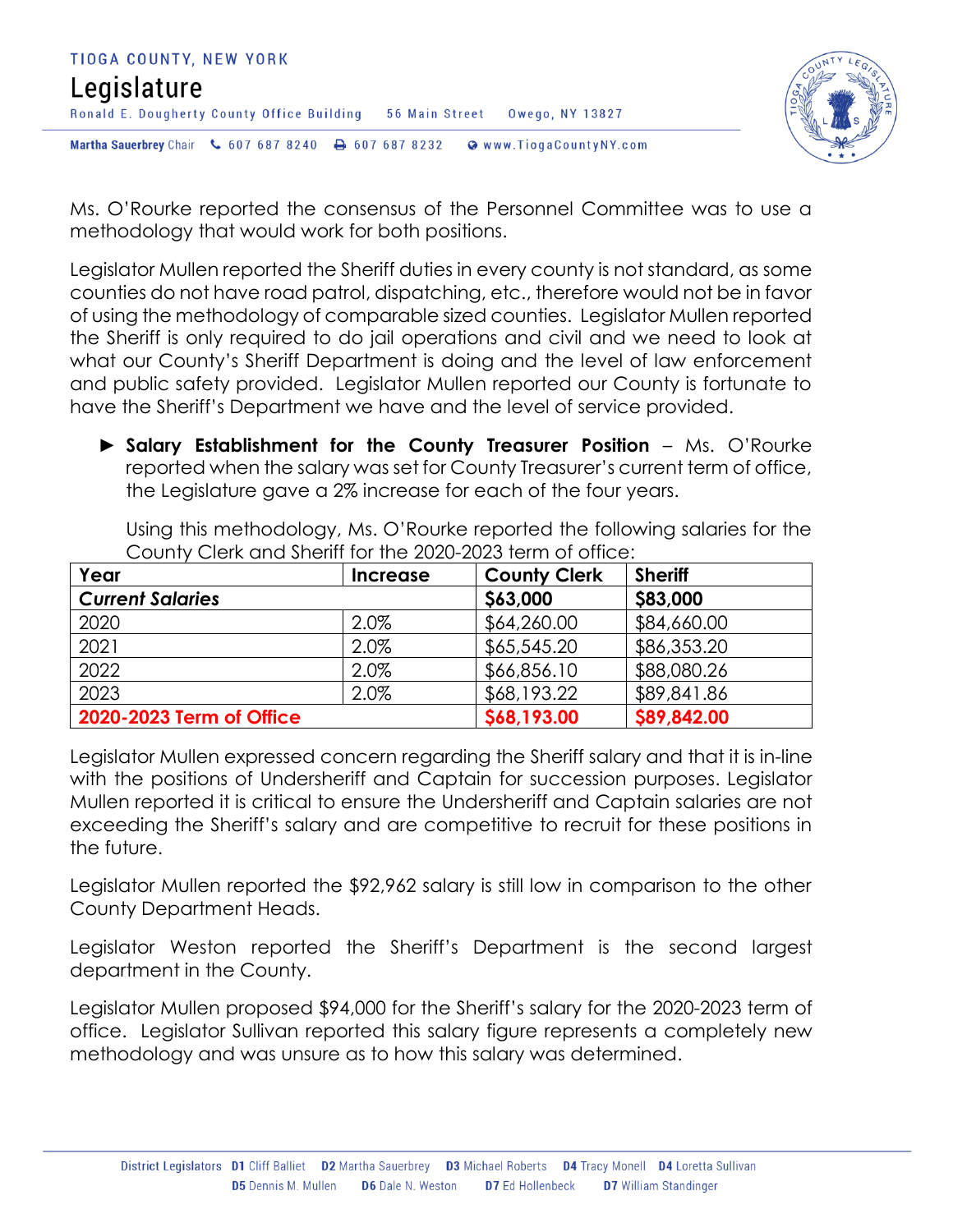



Legislator Roberts proposed using 3.5% for salaries of \$92,962 for the Sheriff and \$70,561 for the County Clerk.

Legislator Sullivan reported using the County Treasurer methodology of 2% for each of the four years would establish the County Clerk's salary within the average of the other comparable counties, however, establishes the Sheriff's salary well-above the average. Legislator Sullivan proposed using this methodology.

Legislator Mullen reported he is advocating for the \$92,962 salary although stating this is slightly lower than his proposal.

On a straw poll vote, Legislators Sauerbrey, Monell, Balliet, Roberts, Standinger, Weston, Mullen, and Hollenbeck expressed favor of using the 3.5% methodology for salaries of \$92,962 for the Sheriff and \$70,561 for the County Clerk for the 2020-2023 term of office.

Legislative Clerk Dougherty will update the Local Law with the established salaries of \$92,962 for Sheriff and \$70,561 for County Clerk for the 2020-2023 term of office. **This action item is completed and will be removed from the Action Item List.** 

#### **ACTION ITEM #2– 1/24/19 – Land Bank Insurance –**

Mr. DeWind reported he had a follow-up discussion with Don Patterson, Partner's Insurance, regarding the question of contamination and pollution coverage should the County continue to allow the Land Bank to remain on our insurance. Mr. DeWind reported our current policy only covers present active discharge if there was a leak on-site while remediation is underway, however, would not cover areas of existing subterranean tanks. However, Mr. DeWind reported since this discussion, Mr. Patterson was able to secure separate and very reasonably priced insurance so the Land Bank can move forward with their own insurance policy and the County no longer needs to take this request under advisement. Mr. DeWind reported the Land Bank would continue on the County's policy for Board Officer & Director's liability coverage until such time their new policy goes into effect. Mr. DeWind reported we are almost to the point where funding is available through the Land Bank to begin the property transfer process from County to Land Bank and this coverage needs to be in place in order to proceed. **This action item is completed and will be removed from the Action Item List.**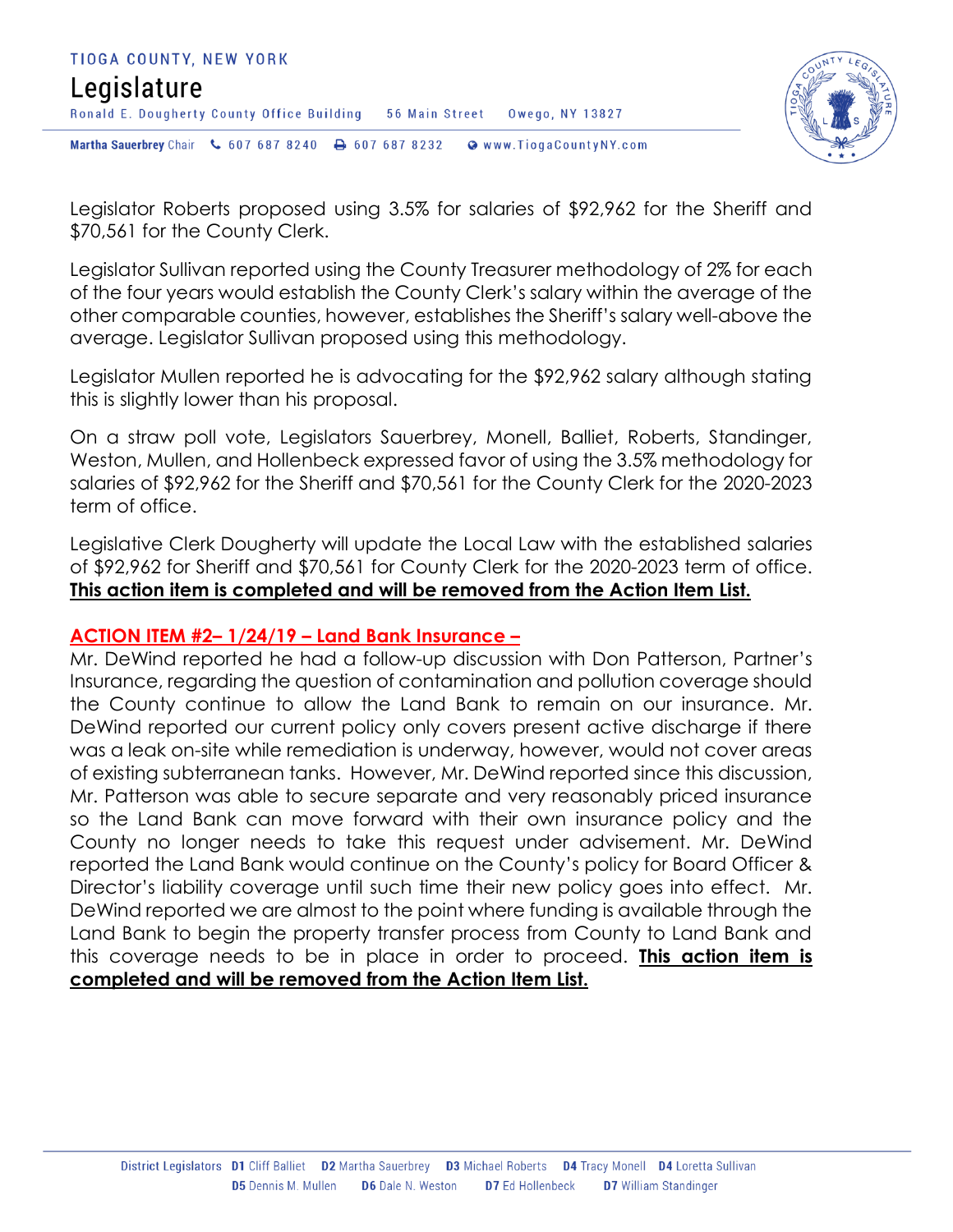#### TIOGA COUNTY, NEW YORK

# Legislature

Ronald E. Dougherty County Office Building 56 Main Street Owego, NY 13827

Martha Sauerbrey Chair & 607 687 8240 <a>B</a>607 687 8232 <a>B</a>Www.TiogaCountyNY.com

# **Legislative Support – Legislative Clerk Dougherty:**

## *Approval of Legislative Support Committee Minutes – January 10, 2019:*

Legislator Monell motioned to approve the January 10, 2019 minutes as written, seconded by Legislator Sullivan with Legislators Balliet, Hollenbeck, Monell, Mullen, Roberts, Sauerbrey, Standinger, Sullivan, and Weston voting yes. Motion carried.

Legislative Clerk Dougherty reported the following:

- The February Legislative Meeting is Tuesday, February 12, 2019, at 12:00 p.m. in the Hubbard Auditorium. Finance/Legal Committee will meet at 10:30 a.m. in the Legislative Conference Room.
- Legislator Weston will do the prayer, pledge, and start the voting process at the February 12, 2019 Legislature meeting.
- Attended Leaders Meeting last month.
- Budget is tracking well.

**Employee of the Year 2018 –** Sheri McCall, Tioga Career Center Manager, has been chosen as the Employee of the Year for 2018. Ms. McCall will attend the February 12, 2019 Legislature meeting and Mr. Palinosky, ERC Committee member, will do the presentation.

**Employee of 1st Quarter 2019 –** Charles Root, Department of Social Services, has been chosen as the Employee of the 1st Quarter for 2019. Mr. Root will attend the February 12, 2019 Legislature meeting and Mr. Palinosky, ERC Committee member, will do the presentation.

Legislator Standinger will be given an opportunity to speak on behalf of both of these employees.

# **Proclamation (1) –**

 *Cancer Prevention Month* – Legislator Standinger will read and present at the February 12, 2019 Legislature meeting.

**Resolutions –** Ms. Dougherty reviewed all resolutions for Legislature consideration at the February 12, 2019 Legislature meeting and discussion occurred on the following:

► *Erroneous Assessment Resolutions* – There are several erroneous assessment resolutions for Legislature consideration at the February 12, 2019 Legislature meeting, therefore, Chair Sauerbrey inquired as to whether all of these resolutions could be moved as a block versus individually. Ms. Dougherty reported it is at times more cumbersome to move them as a block versus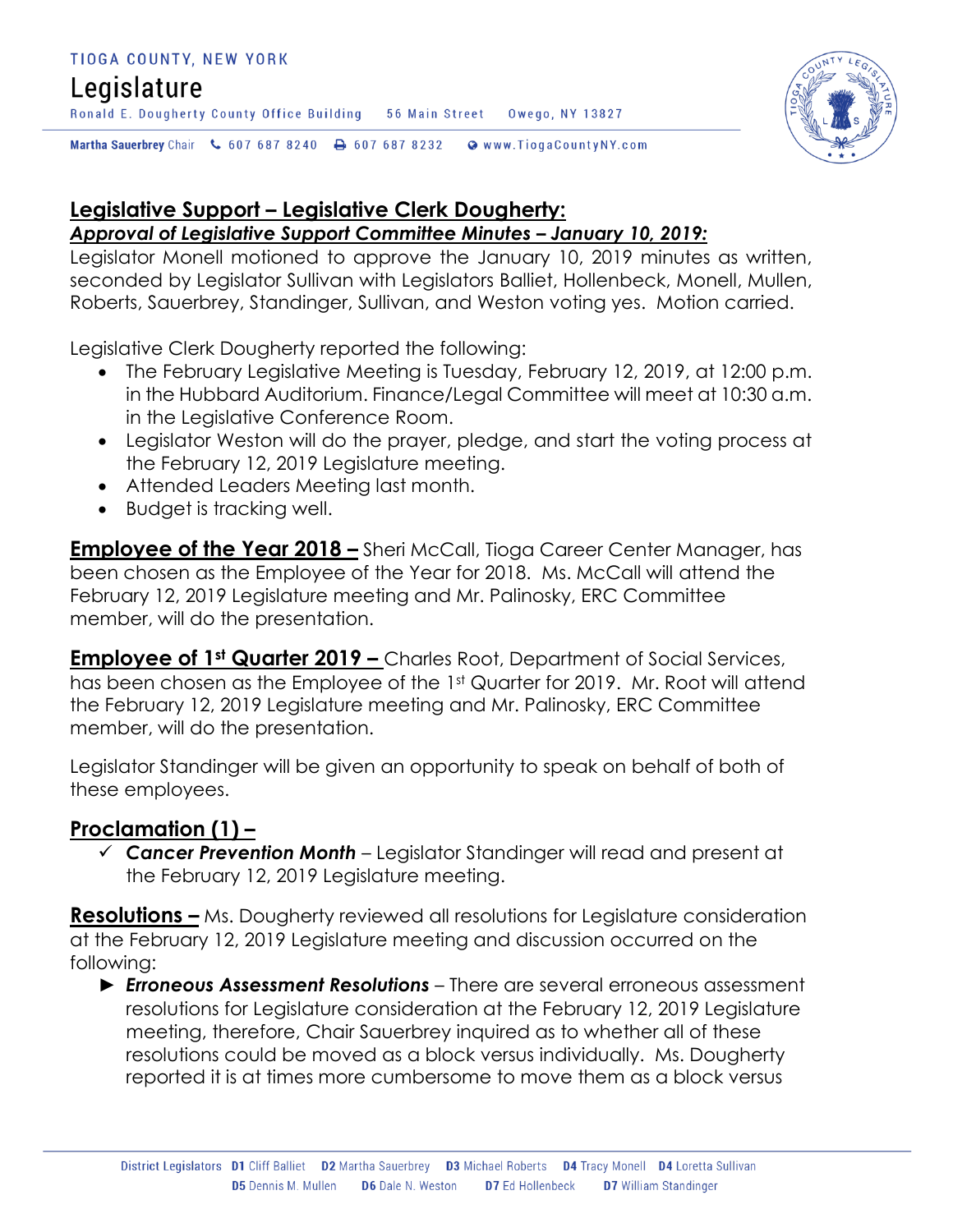# Legislature

Ronald E. Dougherty County Office Building 56 Main Street 0wego, NY 13827





individually, however, can be done if the Legislature prefers. Upon further discussion, decision made to proceed with the easiest, quickest process.

- ► *Resolution to Approve Sole Source Contract and Maintenance Agreement between Tioga County Probation and Automon, LLC to Provide Software*  and Maintenance of the Caseload Explorer Product - Legislator Mullen reported Probation Director Bennett was successful in securing a 50% reduction on the annual cost for this maintenance agreement.
- ► *Introduction of Local Law No. A of 2019* As Chair of Personnel Committee, Legislator Hollenbeck will introduce Local Law No. A of 2019 establishing the salaries for County Clerk and Sheriff, as determined by today's straw poll vote.
- ► *Schedule Public Hearing Local Law No. A of 2019* Ms. Dougherty reported the public hearing is scheduled for February 21, 2019 at 10:00 a.m. In addition, the 3rd Special Meeting of 2019 will immediately follow the public hearing to adopt the local law. Due to time constraints with the change in voting laws, it is necessary to conduct these meetings back-to-back in order to ensure salary awareness for candidates picking up petitions later this month. Chair Sauerbrey inquired about publication of salaries. Ms. Dougherty reported she would forward a copy of the local law to Board of Elections to have on-hand to share with candidates picking up petitions.

## **Other –**

## *Employee Recognition Committee (ERC) Legislative Representation –*

Chair Sauerbrey reported the ERC is looking for quarterly Legislative representation for 2019. In 2018, Legislators Hollenbeck (Q1), Sullivan (Q2), Mullen (Q3), and Standinger (Q4) served as the Legislative representatives.

For 2019, Legislators Hollenbeck, Sullivan, Mullen, and Standinger agreed to serve the following quarters:

- ► 1st Quarter Legislator Hollenbeck
- ► 2<sup>nd</sup> Quarter Legislator Sullivan
- ► 3rd Quarter Legislator Standinger
- ► 4<sup>th</sup> Quarter Legislator Mullen

Chair Sauerbrey inquired as to who is in charge of the Employee Recognition Committee (ERC). Ms. O'Rourke reported this is a subsidiary of the Personnel Committee. As of late, Ms. O'Rourke reported ERC meetings are conducted via email in lieu of trying to coordinate schedules to convene a meeting. Ms. O'Rourke reported her secretary serves on this committee and indicated interest in the program is weaning. Ms. O'Rourke reported it might be time to engage in discussion regarding discontinuance of the quarterly awards and just continue